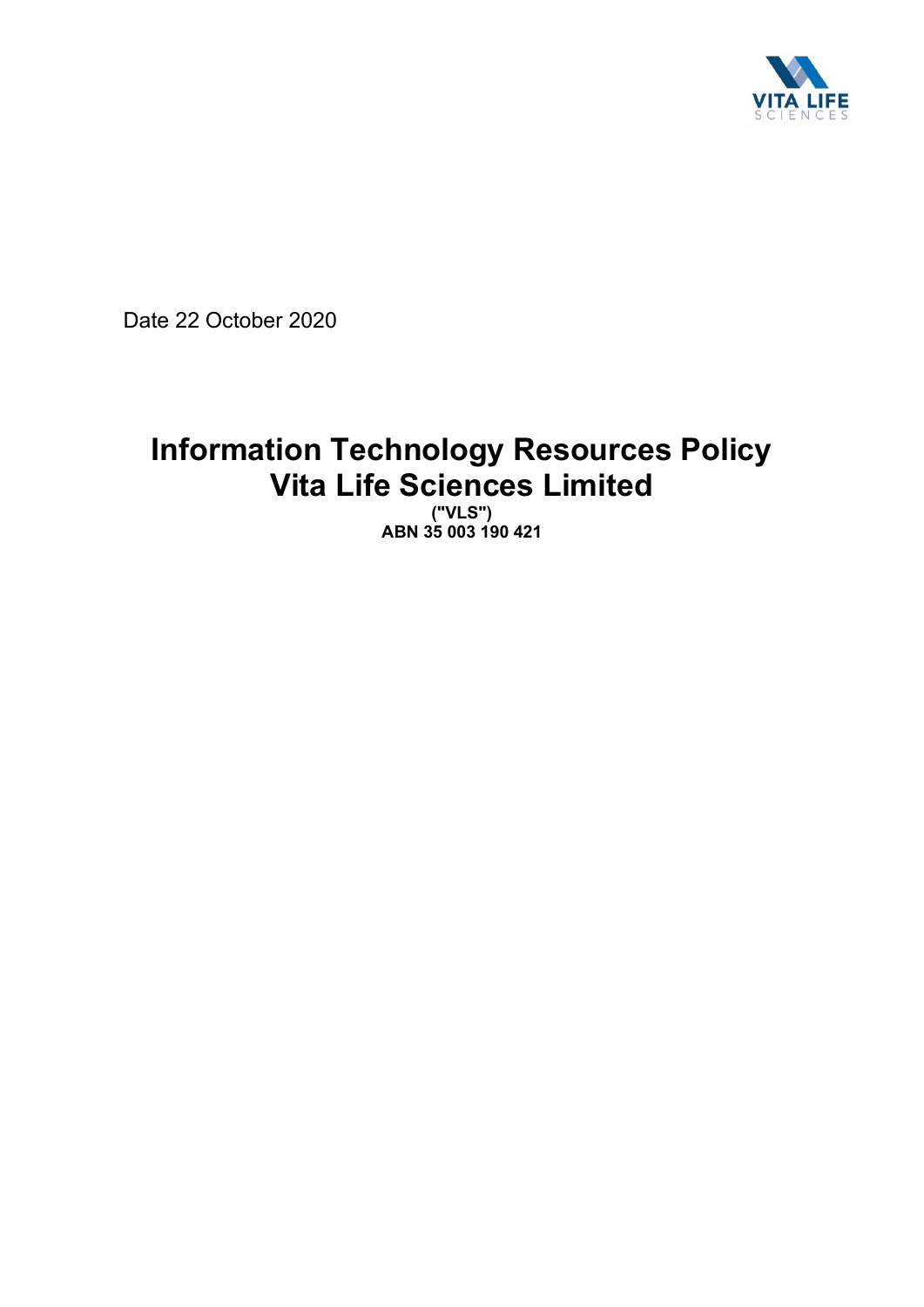## Contents

# Introduction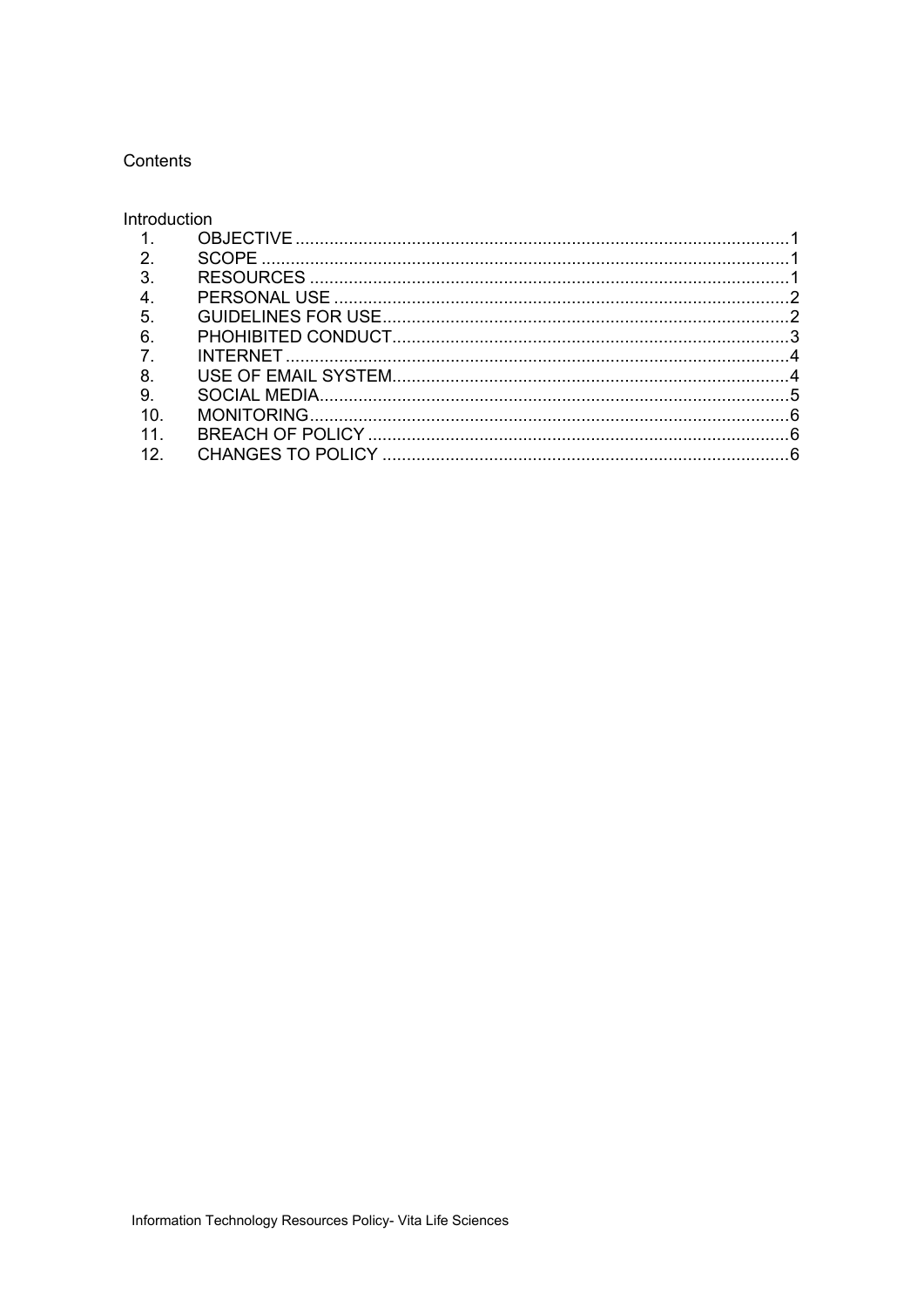# **Information Technology Resources Policy**

# **Vita Life Sciences Limited**

# **1. OBJECTIVE**

- 1.1 This policy sets out the standards of behaviour required of all users of VLS information technology resources
- 1.2 This policy must be complied with at all times when accessing or using VLS information technology resources. It is the responsibility of the user to ensure that they use VLS information technology resources in a professional and lawful manner.
- 1.3 If a user is unsure about any matter covered by this policy, they should seek the assistance of their respective Country Manager/ National Sales Manager or the Managing Director of VLS.
- 1.4 This policy shall be available publicly on VLS's website: www.vitalifesciences.com.au

## **2. SCOPE**

- 2.1 This policy applies to members of the Board of Directors and, staff of the Company, Vita Life Sciences Ltd (VLS) together with its subsidiaries ("Company" or "Group") and, contractors (including sub-contractors and temporary contractors) ("users").
- 2.2 This policy applies to the use of all of VLS's information technology resources (including but not limited to internet, email and computer facilities) ("IT resources") at all hours whether in the workplace or from remote locations.
- 2.3 Use of computer facilities includes use of laptops, notebooks, mobile/ smart phones, TV and any other similar technological communication devices, and any other equipment that provides a means of accessing VLS email and internet facilities at any time on or off site.

# **3. RESOURCES**

- 3.1 IT resources are provided solely for the business and administrative activities of VLS. These IT resources may include:
	- VLS IT network (internally or externally)
	- Computer systems and software which includes personal computers, notebooks and servers
	- Mobile/ smart phones
	- Access to the internet and/ or cloud services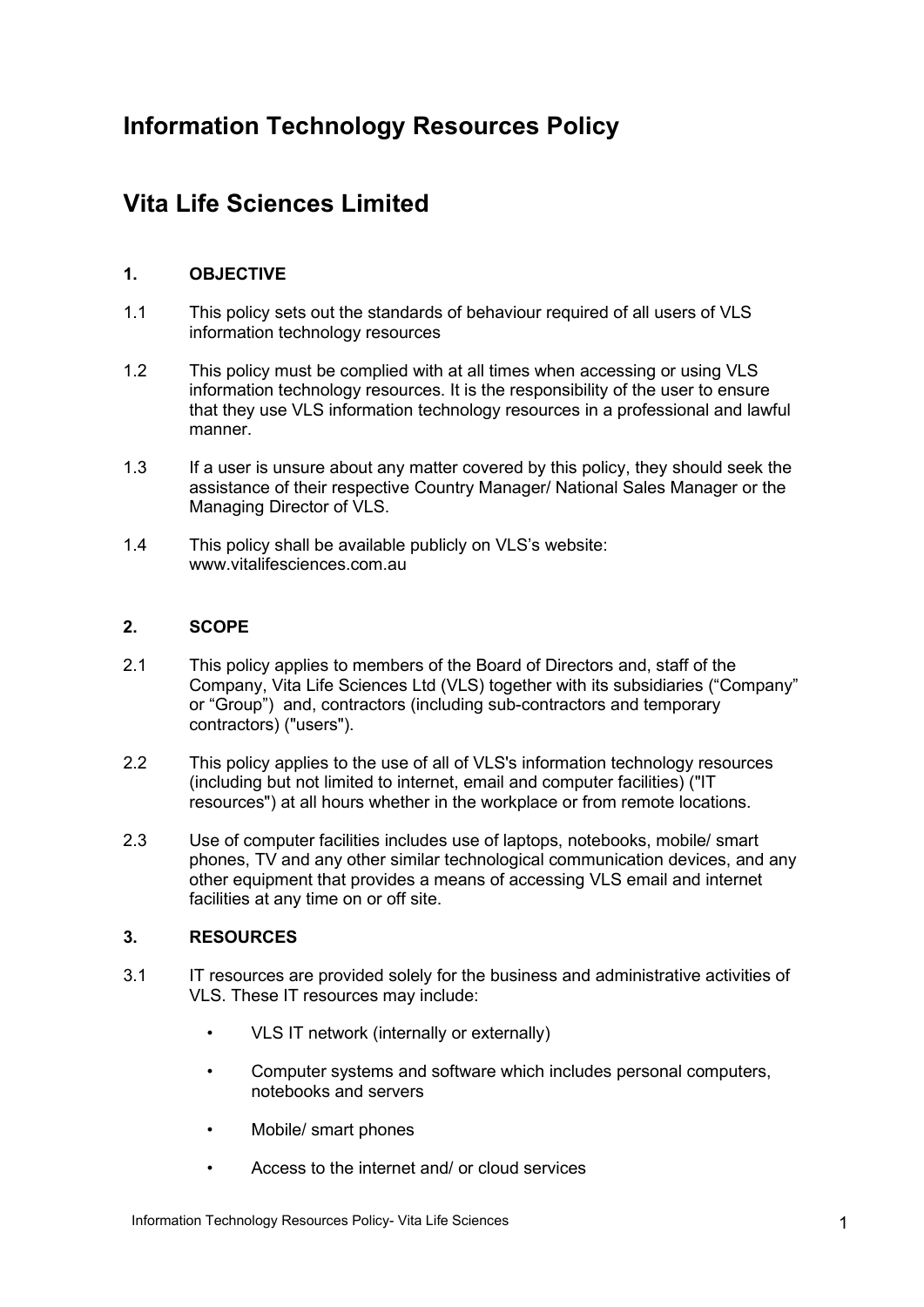- Email, phones and, other communication devices or services
- Any other devices which may be connected, linked or communicated with any or all of the above devices

# **4. PERSONAL USE**

- 4.1 VLS permits users to use the IT resources for limited, incidental personal purposes, subject to the proviso that such use does not:
	- Interfere with VLS business operations
	- Breach this policy or any other policy and/ or code of conducts of VLS
	- Negatively impact the user's work performance
	- Hinder the work of other users
	- Damage the reputation, image or operations of VLS
	- Such use does not incur additional costs or resources to VLS
- 4.2 VLS expressly accepts no responsibility for:
	- Loss or damage or consequential loss or damage however incurred, arising from the use of its IT resources
	- Loss of data or interference with files arising from the efforts to maintain the IT resources

# **5. GUIDELINES FOR USE**

- 5.1 Users must comply with the following guidelines when using the IT resources:
	- Users must only use their own username/ login code and/or password.
	- Users should protect their username/ login and passwords at all times and not divulge such information to any other unauthorised person, unless it is necessary to do so for legitimate business reasons
	- Username/ login and passwords are not to be recorded on or near the relevant equipment/ mobile devices.
	- Users should ensure that they log off from their account and, lock their computer/ mobile device or shut down their computer/mobile device when leaving such equipment unattended
- 5.2 Users of VLS owned computer equipment or mobile devices (including laptops, notebooks, mobile/smart phones, etc) must at all times ensure that such equipment is securely stored to minimise the possibility of theft or damage.
- 5.3 VLS allows reasonable personal use of IT resources and users are encouraged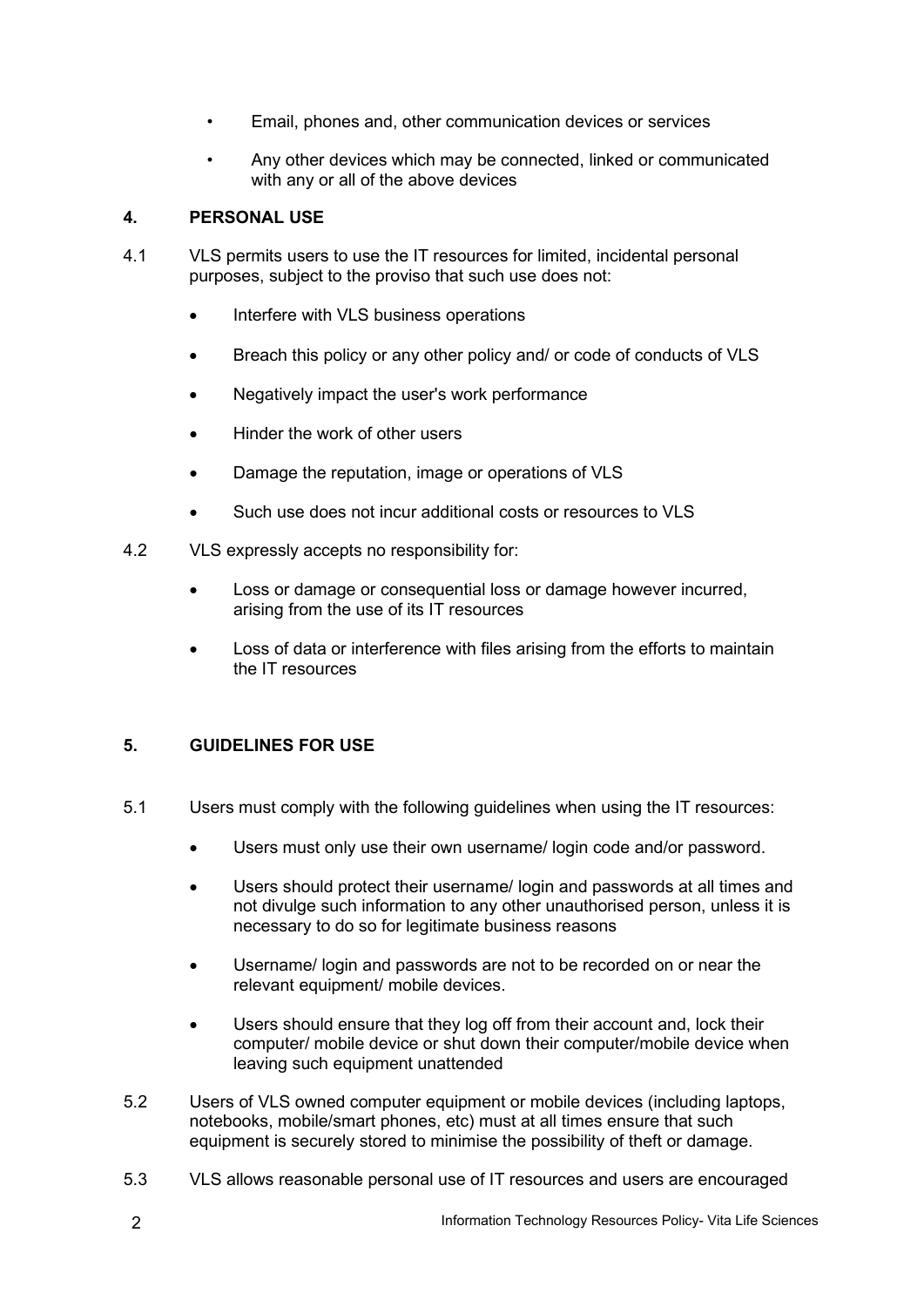to use good judgment and integrity when doing so. IT resources must not be used for private commercial purposes except where expressly sanctioned by VLS or the work is for the benefit of an entity in which VLS holds an interest

5.4 Use of proprietary software is subject to terms of license agreements between VLS and the software owner or licensor and, may be restricted in its use.

## **6. PHOHIBITED CONDUCT**

- 6.1 Certain behaviour is considered to be inappropriate use of VLS IT resources and is strictly prohibited. For example (but not limited to) users must not send (or cause to be sent), upload, download, use, retrieve, or access any file, email or internet material that:
	- May be deemed obscene, offensive or inappropriate. This includes text, images, sound or any other material, sent either in an email or in an attachment to an email, messages or through a link to an internet site (URL) or application, for e.g. material of a sexual nature, hateful, indecent or pornographic material
	- May cause insult, offence, intimidation or humiliation by reason of harassment or discrimination
	- May be defamatory or incurs liability or adversely impacts on the image of VLS. For the sake of clarity a defamatory message or material is a message or material that is insulting or lowers the reputation of a person or group of people
	- Anything deemed illegal, unlawful or inappropriate
	- Affects or may affect the performance of, or cause damage to or overload VLS computer systems or internal or external communications in any way.
	- Gives the impression of or is representing, giving opinions or making statements of or on behalf of VLS without the express authority of VLS
	- Knowingly (or should have knowingly) cause the VLS IT infrastructure to be compromised in any manner resulting in or causing (or eventually) leads to its operational failure and/ or inability to access in the usual manner
- 6.2 Users must not use IT resources:
	- In breach of copyright or other intellectual property rights.
	- To engage in any conduct that may be fraudulent.
	- To engage in software, film or music piracy.
	- To create any legal or contractual obligations on behalf of VLS unless expressly authorised by VLS
	- That discloses any confidential information of VLS or any employee, client or supplier of VLS unless expressly authorised in writing by VLS.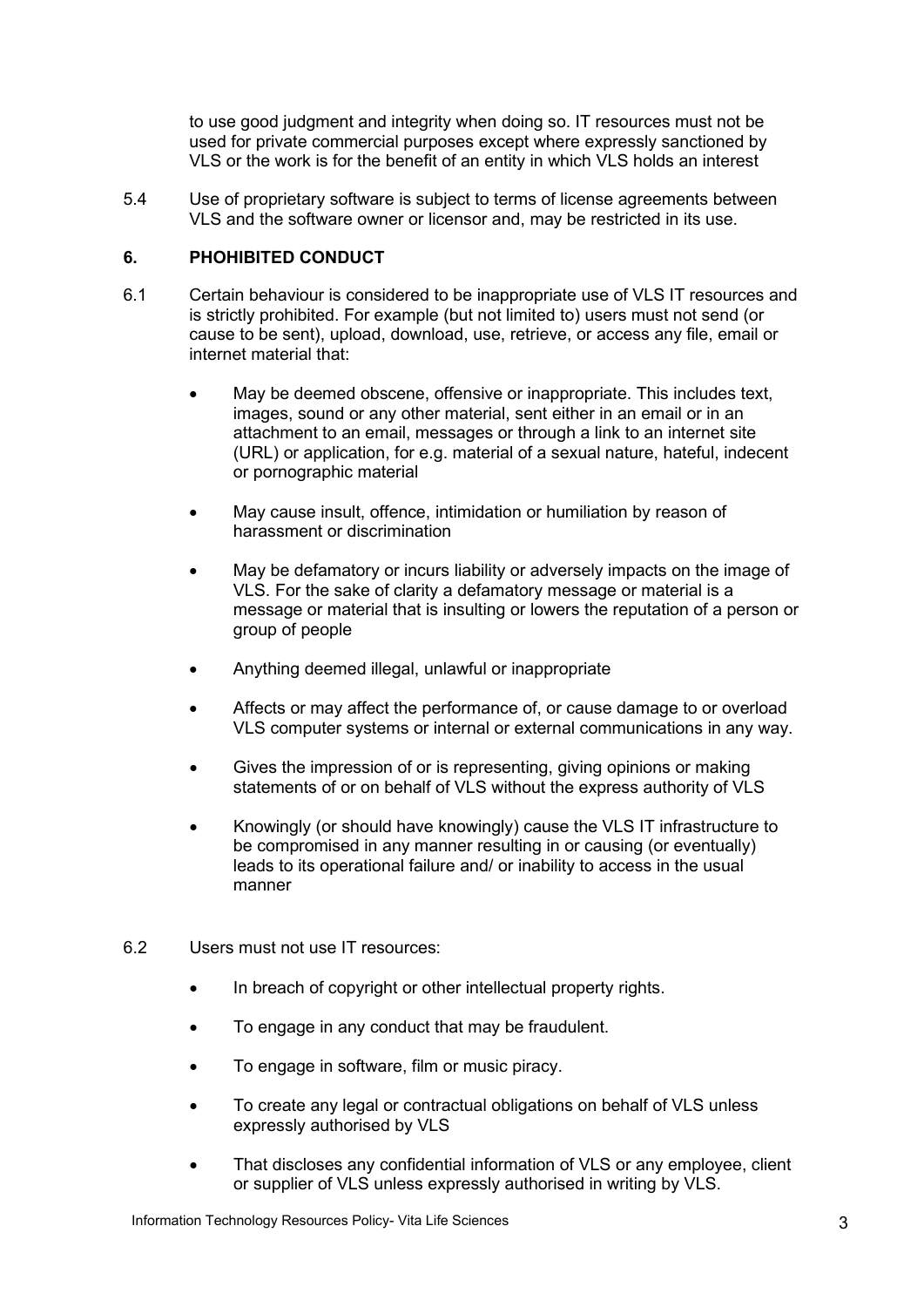- To install or run unknown or unapproved software on VLS computers. Under no circumstances should users modify the software or hardware on VLS computer systems without prior approval from the appropriate Country General Manager/ National Sales Manager.
- To gamble or engage in games of chance.
- To engage in acts for personal gain.
- Stream content for personal use.
- Use peer to peer file sharing software.
- In a manner that invades the privacy of another person
- 6.3 Users must not use another user's computer or internet access or email facilities (including passwords and usernames/login codes) for any reason without the express permission of the user.

# **7. INTERNET**

- 7.1 VLS IT resources should only be connected to the internet using authorised means.
- 7.2 Users are not permitted to publish personal web pages on computers connected to the VLS network except with authorisation and approval from the appropriate Country General Manager/ National Sales Manager.
- 7.3 Normal and appropriate standards of civility should be used when using email and other messaging services to communicate with other staff members or any other message recipients.
- 7.4 When using the email or messaging system Users must not send:
	- Offensive, intimidating or humiliating emails VLS IT resources must not be used to humiliate, intimidate or offend another person/son the basis of their race, gender, or any other attribute prescribed under antidiscrimination legislation and/ or other policy or charter of VLS.
	- Angry or antagonistic messages threatening and/or bullying conduct may give rise to formal complaints and/or legal action.

#### **8. USE OF EMAIL SYSTEM**

- 8.1 Users must comply with the following guidelines when using VLS email system:
	- Any disclaimer which is automatically included in VLS emails must not be removed.
	- If a User receives an email which they suspect contains a virus, they should not open the email or any attachment to the email and should immediately contact the IT service desk for assistance.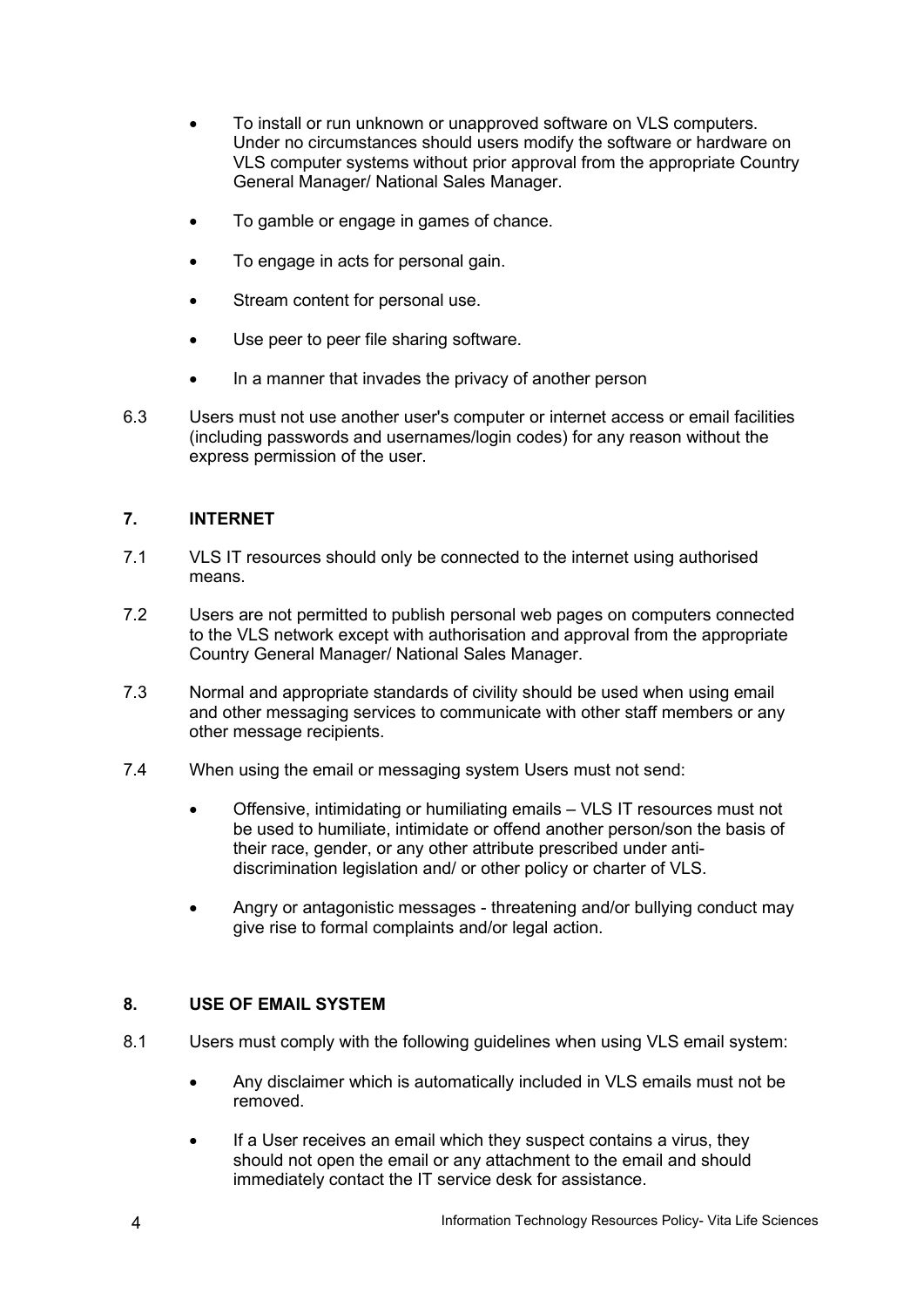- If a User receives an email the content of which (including an image, text, materials or software) is in breach of this policy or any VLS other policies, the User should immediately delete the email and report the matter to the Country General Manager/National Sales Manager. The User must not forward the email to any other person.
- Users must not forward or copy emails that contain personal information about an individual without the prior permission of that individual.
- Messaging and email must not be used for private commercial purposes except where the work is for the purposes of a corporate entity in which Vita Life holds an interest.
- Users must adhere to the quidelines and prohibitions set out in this policy at all times.

#### **9. SOCIAL MEDIA**

- 9.1 VLS IT resources are provided for work purposes only. Access to social networking websites (such as but not limited to Twitter, Facebook and other similar sites) may not be a requirement in many positions or job functions. However, if a User at the discretion of its supervisor is permitted to access social networking websites or for work related purposes, the User is responsible for ensuring that their access does not:
	- Interfere with the business operations of VLS
	- Violate this policy or any other policy of VLS
	- Negatively impact upon the User's work performance.
	- Hinder the work of other Users.
	- Cause damage to the reputation, image or operations of VLS
- 9.2 Users must take a common sense approach to the content that they publish online.
- 9.3 If a User holds himself out as a representative of VLS, any material published online must:
	- Be relevant to the User's area of expertise
	- Not be anonymous
	- Maintain professionalism, honesty and respect
- 9.4 Users must not publish any material online that contains VLS confidential information, the personal information of another (without that individual's consent), information about VLS customers, clients or competitors, or content that may offend, intimidate, defame or humiliate a staff member or contractor of VLS.
- 9.5 If a User becomes aware of the publication of material that is linked to VLS, a